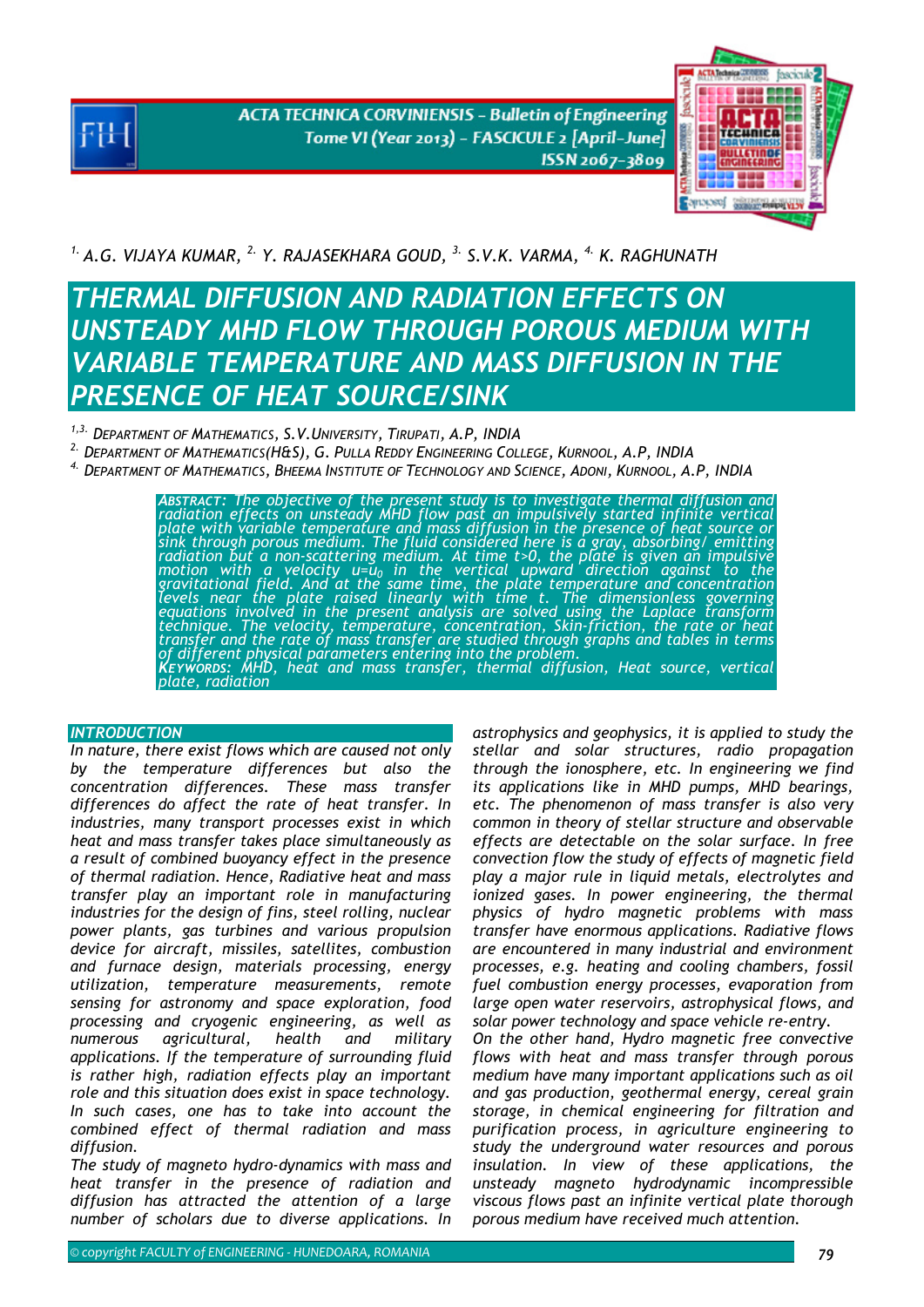*MHD effects on impulsively started vertical infinite plate with variable temperature in the presence of transverse magnetic field were studied by Soundalgekar et al. [12]. The effects of transversely applied magnetic field, on the flow of an electrically conducting fluid past an impulsively started infinite isothermal vertical plate were also studied by Soundalgekar et al. [11]. The dimensionless governing equations were solved using Laplace transform technique. Kumari and Nath [8] studied the development of the asymmetric flow of a viscous electrically conducting fluid in the forward stagnation point region of a two-dimensional body and over a stretching surface were set into impulsive motion from the rest. The governing equations were solved using finite difference scheme. The radiative free convection flow of an optically thin gray-gas past semi-infinite vertical plate studied by Soundalgekar and Takhar [13]. Hossain and Takhar have considered radiation effects on mixed convection along an isothermal vertical plate [5]. In all above studies the stationary vertical plate considered. Raptis and Perdikis [10] studied the effects of thermal-radiation and free convection flow past a moving vertical plate. The governing equations were solved analytically. Das et al [4] have considered radiation effects on flow past an impulsively started infinite isothermal vertical plate. The governing equations were solved by the Laplace transform technique. Muthucumaraswamy and Janakiraman [9] have studied MHD and radiation effects on moving isothermal vertical plate with variable mass diffusion.* 

*Alam and Sattar [3] have analyzed the thermaldiffusion effect on MHD free convection and mass transfer flow. Jha and Singh [6] have studied the importance of the effects of thermal-diffusion (mass diffusion due to temperature gradient). Alam et al [1] studied the thermal-diffusion effect on unsteady MHD free convection and mass transfer flow past an impulsively started vertical porous plate. Recently, Alam et al [2], studied combined free convection and mass transfer flow past a vertical plate with heat generation and thermal-diffusion through porous medium. Rajesh and Varma [14] studied thermal diffusion and radiation effects on MHD flow past a vertical plate with variable temperature and mass diffusion. Recently, Kumar and Varma [15] investigated thermal diffusion and radiation effects on unsteady MHD flow through porous medium with variable temperature and variable mass diffusion.* 

*The objective of the present paper is to study the effects of thermal-diffusion and radiation on unsteady MHD flow through porous medium over an infinite vertical plate with variable temperature and mass diffusion in the presence of transverse applied magnetic field and heat source/sink. The dimensionless governing equations involved in the present analysis are solved using Laplace transform technique. The solutions are expressed in terms of exponential and complementary error functions.* 

# *MATHEMATICAL FORMULATION*

*An unsteady two-dimensional laminar free convection flow of a viscous, incompressible, electrically* 

*conducting, radiating fluid past an impulsively started infinite vertical plate with variable temperature and mass diffusion through porous medium in the presence of transverse applied magnetic field are studied. A temperature dependent heat source (or sink) is assumed to be present in the flow. The plate is taken along x'-axis in vertically upward direction and y'-axis is taken normal to the plate. Initially it is assumed that the plate and fluid are at the same temperature T∞' and concentration level C∞' in stationary condition for all the points. At time t'>0, the plate is given an impulsive motion with a velocity u=u<sub>0</sub> in the vertical upward direction against to the gravitational field. And at the same time the plate temperature is raised linearly with time t and also the mass is diffused from the plate to the fluid is linearly with time. A transverse magnetic field of uniform strength*  $B_0$  *is assumed to be applied normal to the direction of flow. The viscous dissipation and induced magnetic field are assumed to be negligible. The fluid considered here is gray, absorbing/emitting radiation but a non-scattering medium. Then under by usual Boussinesq's approximation, the unsteady flow is governed by the following equations.* 

$$
\frac{\partial u'}{\partial t'} = g\beta (T' - T'_{\infty}) + g\beta^* (C' - C'_{\infty}) + v\frac{\partial^2 u'}{\partial y'^2} - \frac{\sigma \beta_0^2 u'}{\rho} - v\frac{u'}{k'} \qquad (1)
$$

$$
\rho c_p \frac{\partial T'}{\partial t'} = \kappa \frac{\partial^2 T'}{\partial y'^2} - \frac{\partial q_r}{\partial y'} + Q'(T'_\infty - T')
$$
 (2)

$$
\frac{\partial C'}{\partial t'} = D \frac{\partial^2 C'}{\partial y'^2} + D_1 \left( \frac{\partial^2 T'}{\partial y'^2} \right)
$$
 (3)

*With the following initial and boundary conditions* 

$$
t' \le 0: u' = 0, \quad T' = T'_{\infty}, \quad C' = C'_{\infty}, \text{ for all } y'
$$
  
\n
$$
t' > 0: u' = u_0, \quad T' = T'_{\infty} + (T'_{w} - T'_{\infty})At',
$$
  
\n
$$
C' = C'_{\infty} + (C'_{w} - C'_{\infty})At' \quad at \quad y' = 0
$$
  
\n
$$
u' = 0, \quad T' \to T'_{\infty}, \quad C' \to C'_{\infty} \text{ as } y' \to \infty
$$
 (4)

*where v*  $A = \frac{u_0^2}{2}$ .

*The local radiant for the case of an optically thin gray gas is expressed by* 

$$
\frac{\partial q_r}{\partial y'} = -4a^* \sigma \left( T'^4_\infty - T'^4 \right) \tag{5}
$$

*It is assumed that the temperature differences within the flow are sufficiently small and that T'<sup>4</sup> may be expressed as a linear function of the temperature. This is obtained by expanding T'<sup>4</sup> in a Taylor series about T∞' and neglecting the higher order terms, thus we get* 

$$
T'^4 \cong 4T'^3_{\infty}T' - 3T'^4_{\infty} \tag{6}
$$

*From equations (5) and (6), equation (2) reduces to* 

$$
\rho C_p \frac{\partial T'}{\partial t'} = \kappa \frac{\partial^2 T'}{\partial y'^2} + 16a^* \sigma T'^3(\Gamma'_\infty - T') \tag{7}
$$

*On introducing the following non-dimensional quantities:* 

$$
u = \frac{u'}{u_0}, \ t = \frac{t'u_0^2}{v}, \ y = \frac{y'u_0}{v}, \ \theta = \frac{T'-T'_\infty}{T'_\infty - T'_\infty},
$$

$$
C = \frac{C'-C'_\infty}{C'_\infty - C'_\infty}, P_r = \frac{\mu C_\rho}{\kappa}, S_0 = \frac{D_1(T'_\infty - T'_\infty)}{v(C'_\infty - C'_\infty)}
$$

*80 2013. Fascicule 2 [April–June]*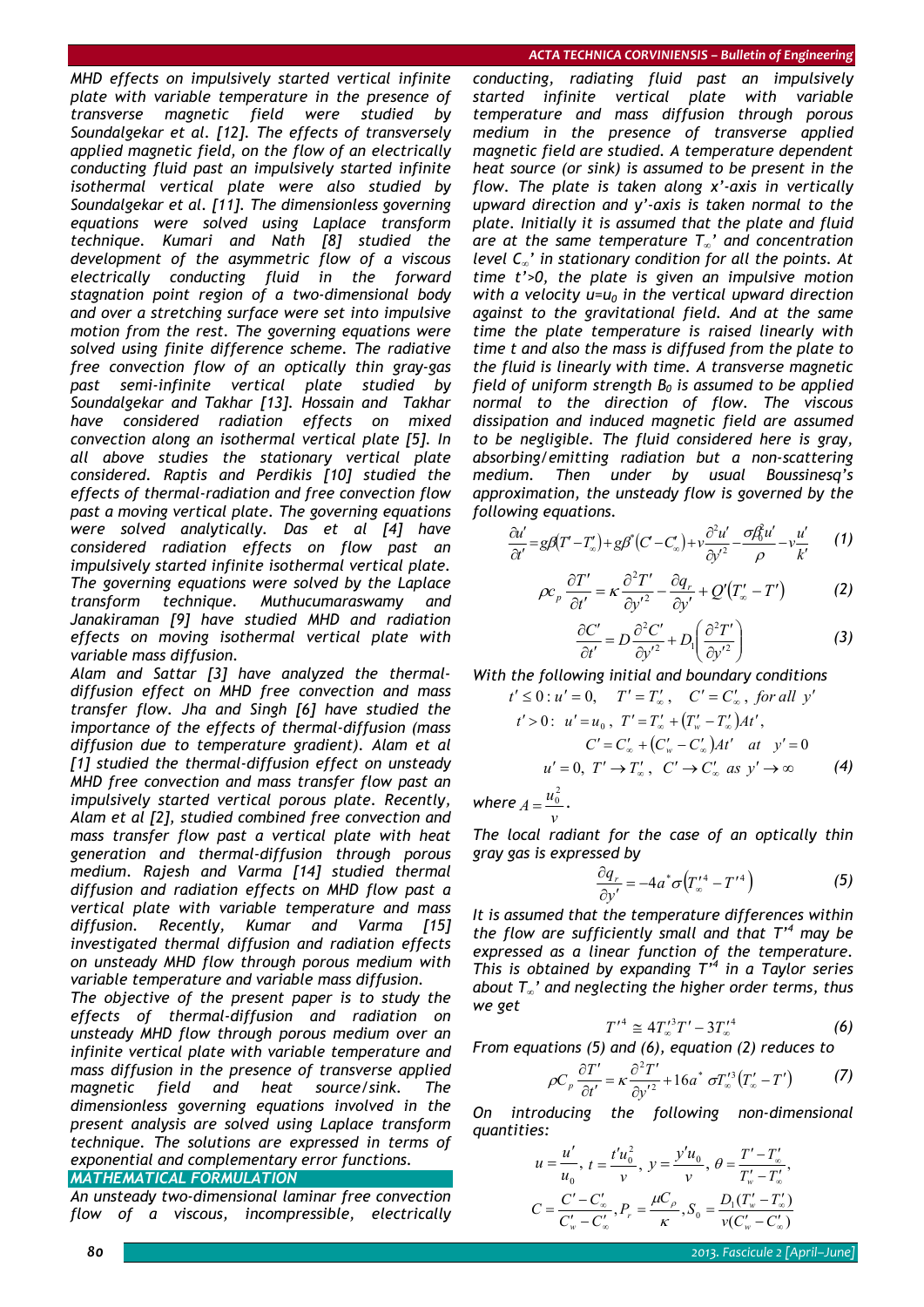$$
G_r = \frac{g\beta v(T_w' - T_\infty')}{u_0^3}, G_m = \frac{g\beta' v(C_w' - C_\infty')}{u_0^3}, K = \frac{u_0^2 k'}{v^2}
$$

$$
S_c = \frac{v}{D}, M = \frac{\sigma B_0^2 v}{\rho u_0^2},
$$

$$
R = \frac{16a^* v^2 \sigma T_\infty'^3}{ku_0^2}, H = \frac{Q'v^2}{\kappa u_0^2}
$$
(8)

*We get the following governing equations which are dimensionless* 

$$
\frac{\partial u}{\partial t} = G_r \theta + G_m C + \frac{\partial^2 u}{\partial y^2} - Mu - \frac{u}{K}
$$
 (9)

$$
\frac{\partial \theta}{\partial t} = \frac{1}{\text{Pr}} \frac{\partial^2 \theta}{\partial y^2} - \frac{1}{\text{Pr}} (R + H) \theta \tag{10}
$$

$$
\frac{\partial C}{\partial t} = \frac{1}{Sc} \frac{\partial^2 C}{\partial y^2} + S_o \frac{\partial^2 \theta}{\partial y^2}
$$
 (11)

*The initial and boundary conditions in dimensionless form as follows:* 

$$
t' \le 0: u = 0, \quad \theta = 0, \quad C = 0 \text{ for all } y,
$$
  
\n
$$
t > 0: u = 1, \quad \theta = t, \quad C = t \quad at \quad y = 0,
$$
  
\n
$$
u \to 0, \quad \theta \to 0, \quad c \to 0 \quad as \quad y \to \infty.
$$
 (12)

# *SOLUTION OF THE PROBLEM*

*The appeared physical parameters are defined in the nomenclature. The dimensionless governing equations from (9) to (11), subject to the boundary conditions (12) are solved by usual Laplace transform technique and the solutions are expressed in terms of exponential and complementary error functions.* 

$$
\theta(y,t) = \begin{bmatrix} \frac{t}{2} + \frac{y \text{ Pr}}{4\sqrt{s}} \text{ exp } (y\sqrt{s}) \text{ Prf} \frac{y\sqrt{\text{Pr}}}{2\sqrt{t}} + \sqrt{\frac{St}{\text{Pr}}} \\ \frac{t}{2} - \frac{y \text{ Pr}}{4\sqrt{s}} \text{ exp } (-y\sqrt{s}) \text{ Prfc } \frac{y\sqrt{\text{Pr}}}{2\sqrt{t}} - \sqrt{\frac{St}{\text{Pr}}} \end{bmatrix}
$$
\n(13)  
\n
$$
C(y,t) = (1 + b) \begin{bmatrix} t + \frac{y^2 Sc}{2} \text{ exp } \left( -\frac{y\sqrt{Sc}}{2\sqrt{t}} \right) \\ -y\sqrt{\frac{tSc}{\pi}} \text{ exp } \left( -\frac{y^2 Sc}{4t} \right) \\ -y\sqrt{\frac{tSc}{\pi}} \text{ exp } \left( -\frac{y^2 Sc}{2\sqrt{t}} \right) \end{bmatrix}
$$
\n
$$
- \frac{1}{2} \left( d - \frac{b}{c} \right) \text{exp}(-ct) \begin{bmatrix} \text{exp}(y\sqrt{-cSc}) \text{ Prfc} \left( \frac{y\sqrt{Sc}}{2\sqrt{t}} + \sqrt{-ct} \right) \\ + \text{exp}(-y\sqrt{-cSc}) \text{ Prfc} \left( \frac{y\sqrt{Sc}}{2\sqrt{t}} - \sqrt{-ct} \right) \\ + \text{exp}(-y\sqrt{s}) \text{ erfc } \left( \frac{y\sqrt{\text{Pr}}}{2\sqrt{t}} - \sqrt{\text{Pr}} \right) \end{bmatrix}
$$
\n
$$
- \frac{1}{2} \left( d - \frac{b}{c} \right) \begin{bmatrix} \text{exp}(y\sqrt{s}) \text{erfc} \left( \frac{y\sqrt{\text{Pr}}}{2\sqrt{t}} + \sqrt{\frac{St}{\text{Pr}}} \right) \\ + \text{exp}(-y\sqrt{s}) \text{erfc} \left( \frac{y\sqrt{\text{Pr}}}{2\sqrt{t}} - \sqrt{\text{Pr}} \right) \\ \frac{1}{2} \left( \frac{t}{2} + \frac{y \text{ Pr}}{4\sqrt{s}} \right) \text{exp}(y\sqrt{s}) \text{erfc} \left( \frac{y\sqrt{\text{Pr}}}{2\sqrt{t}} - \sqrt{\text{Pr}} \right) \end{bmatrix}
$$
\n
$$
+ \frac{
$$

*2013. Fascicule 2 [April–June] 81*

$$
+ A \left[ \left( \frac{1}{2} + \frac{y Pr}{4\sqrt{5}} \right) \exp\left(y\sqrt{5}\right) \exp\left(\frac{y\sqrt{Pr}}{2\sqrt{r}} + \sqrt{\frac{St}{Pr}} \right) + \left( \frac{1}{2} - \frac{y Pr}{4\sqrt{5}} \right) \exp\left(-\frac{y\sqrt{Pr}}{2\sqrt{r}} - \sqrt{\frac{St}{Pr}} \right) + A \left[ \left( t + \frac{y^2 Sc}{2} \right) \exp\left(-\frac{y\sqrt{Sc}}{2\sqrt{t}} \right) - y\sqrt{\frac{ISC}{\pi}} \exp\left(-\frac{y^2 Sc}{2\sqrt{t}} \right) \right) + A \left[ \left( \frac{1}{2} + \frac{y}{4M'} \right) \exp(y\sqrt{M'}) \exp\left(\frac{2}{2\sqrt{t}} + \sqrt{M't} \right) \right] + \left( \frac{1}{2} - \frac{y}{4M'} \right) \exp(y\sqrt{M'}) \exp\left(\frac{y}{2\sqrt{t}} + \sqrt{M't} \right) + \left( \frac{1}{2} - \frac{y}{4M'} \right) \exp(y\sqrt{S-cPr} \right) \exp\left(\frac{y\sqrt{Pr}}{2\sqrt{t}} + \sqrt{\frac{S}{Pr} - c} \right) + \exp\left(-y\sqrt{S-cPr} \right) \exp\left(\frac{y\sqrt{Pr}}{2\sqrt{t}} + \sqrt{\frac{S}{Pr} - c} \right) + \exp\left(-y\sqrt{S-cPr} \right) \exp\left(\frac{y\sqrt{Pr}}{2\sqrt{t}} + \sqrt{\frac{S}{Pr} - c} \right) + \exp\left(-y\sqrt{S-cPr} \right) \exp\left(\frac{y\sqrt{Stc}}{2\sqrt{t}} - \sqrt{-ct} \right) + \exp\left(-y\sqrt{S-cPr} \right) \exp\left(\frac{y\sqrt{Stc}}{2\sqrt{t}} - \sqrt{-ct} \right) + \exp\left(-y\sqrt{S-cPr} \right) \exp\left(\frac{y\sqrt{Stc}}{2\sqrt{t}} - \sqrt{-ct} \right) + \exp\left(-y\sqrt{S-cPr} \right) \exp\left(\frac{y\sqrt{Stc}}{2\sqrt{t}} - \sqrt{-ct} \right) + \exp\left(-y\sqrt{S-cPr} \right) \exp\left(\frac{y\sqrt{Stc}}{2\sqrt{t}} - \sqrt{-ct} \right) + \exp
$$

 $(M' - c + cSc)$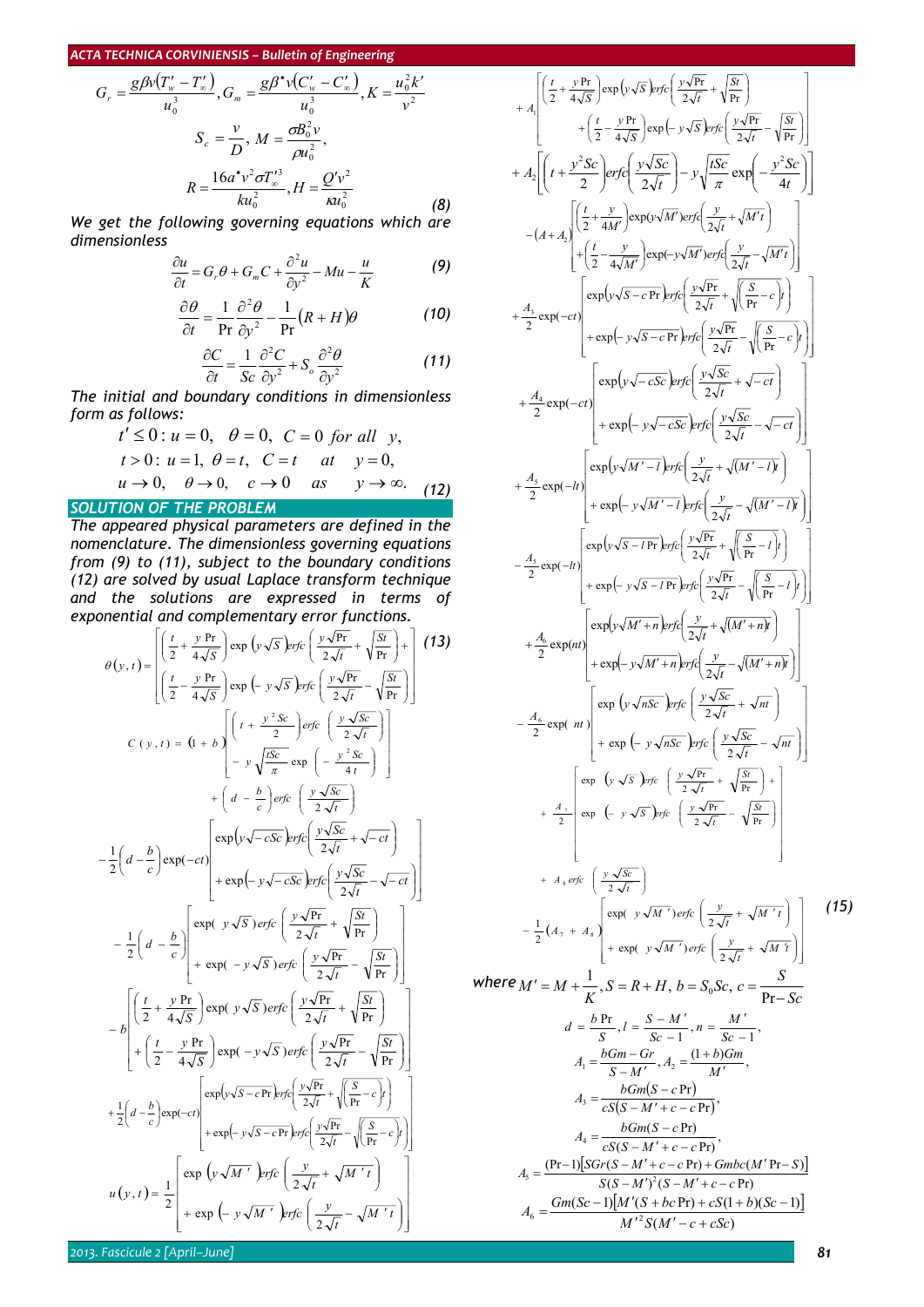$$
A_7 = \frac{cS(\text{Pr}-1)(Gr-bGm) + Gmb(S-M')(c\text{ Pr}-S)}{cS(S-M')^2}
$$
  

$$
A_8 = \frac{Gm[cS(Sc-1) + M'\text{ Pr }bc - bS(M'+c-cSc)]}{cM'^2S}
$$

#### *NUSSELT NUMBER*

*From temperature field, now we study Nusselt number (rate of change of heat transfer) which is given in non-dimensional form as* 

$$
Nu = -\left[\frac{\partial \theta}{\partial y}\right]_{y=0} \tag{17}
$$

*From equations (13) and (17), we get Nusselt number as follows:* 

$$
Nu = \left[ t\sqrt{S}erf\sqrt{\frac{St}{Pr}} + \sqrt{\frac{tPr}{\pi}} exp\left(-\frac{St}{Pr}\right) + \frac{Pr}{2\sqrt{S}} erf\sqrt{\frac{St}{Pr}} \right]
$$

## *SHERWOOD NUMBER*

*From concentration field, now we study Sherwood number (rate of change of mass transfer) which is given in non-dimensional form as* 

$$
Sh = -\left[\frac{\partial C}{\partial y}\right]_{y=0} \tag{18}
$$

*From equations (14) and (18), we get Sherwood number as follows:* 

$$
Sh = 2(1 + b)\sqrt{\frac{tSc}{\pi}} + \left(d - \frac{b}{c}\right)\sqrt{\frac{Sc}{\pi t}}
$$

$$
-\left(d - \frac{b}{c}\right)\exp(-ct)\left[\sqrt{\frac{Sc}{\pi t}}\exp(ct)\right]
$$

$$
-\left(d - \frac{b}{c}\right)\left[\sqrt{\frac{Pr}{\pi t}}\exp\left(-\frac{St}{Pr}\right) + \sqrt{S}erf\sqrt{\frac{St}{Pr}}\right]
$$

$$
+\left(d - \frac{b}{c}\right)\exp(-ct)\left[\sqrt{\frac{Pr}{\pi t}}\exp\left(-\frac{St}{Pr} + ct\right)\right]
$$

$$
+\left(d - \frac{b}{c}\right)\exp(-ct)\left[\sqrt{\frac{Pr}{\pi t}}\exp\left(-\frac{St}{Pr} + ct\right)\right]
$$

$$
-b\left[t\sqrt{S}erf\sqrt{\frac{St}{Pr}} + \sqrt{\frac{tPr}{\pi}}\exp\left(-\frac{St}{Pr}\right)\right]
$$

## *RESULTS AND DISCUSSIONS*

*In order to get the physical insight into the problem, we have plotted velocity, temperature, concentration, the rate of heat transfer and the rate of mass transfer for different values of the physical parameters like Radiation parameter (R), Magnetic parameter(M), permeability parameter (K), Soret number(So), Schmidt number (Sc), Thermal Grashof number (Gr), Mass Grashof number (Gm), time (t) and Prandtl number (Pr) in Figures 1-11 and Tables 1-4 for the cases of heating (Gr < 0, Gm < 0) and cooling (Gr > 0, Gm > 0) of the plate at time t = 0.2 or t=0.4. The heating and cooling take place by setting up free-convection current due to temperature and concentration gradient.* 

*Figure 1 reveals the effect magnetic field parameter on fluid velocity and we observed that an increase in magnetic parameter M the velocity decreases in cases of cooling and heating of the plate for Pr = 0.71. It is due to fact that the application of transverse magnetic field will result a resistive type force (Lorentz force) similar to drag force, which tends to resist the fluid flow and thus reducing its velocity. Figure (2) displays the influence of thermal-diffusion parameter (soret number So) on the velocity field in both cases of cooling and heating of the plate. it is* 

*found that the fluid velocity increases with increasing values of So in case of cooling of the plate and a reverse effect is observed in the case of heating of the plate.* 



y *Figure 1: Velocity profiles for different M with so=5, Sc=2.01, Pr=0.71,K=0.5,R=10, H=4, and t=0.2* 



*Figure 2: Velocity profiles for different So with M=3, Sc=2.01, Pr=0.71, K=0.5, R=10, H=4, and t=0.2*

*Figure 3&4 show the effects of Gr (thermal Grashof number) and Gm (mass Grashof number) and time t on the velocity field u. From these figures it is found that the velocity u increases as thermal Grashof number Gr or mass Grashof number Gm or time t increases in case of cooling of the plate. It is because that increase in the values of thermal Grashof number and mass Grashof number has the tendency to increase the thermal and mass buoyancy effect. This gives rise to an increase in the induced flow transport. And a reverse effect is identified in case of heating of the plate.* 



*Figure 3: Velocity profiles for different Gr & Gm with so=5, Sc=2.01, M=3, R=10, H=4, K=0.5, Pr=0.71 and t=0.2*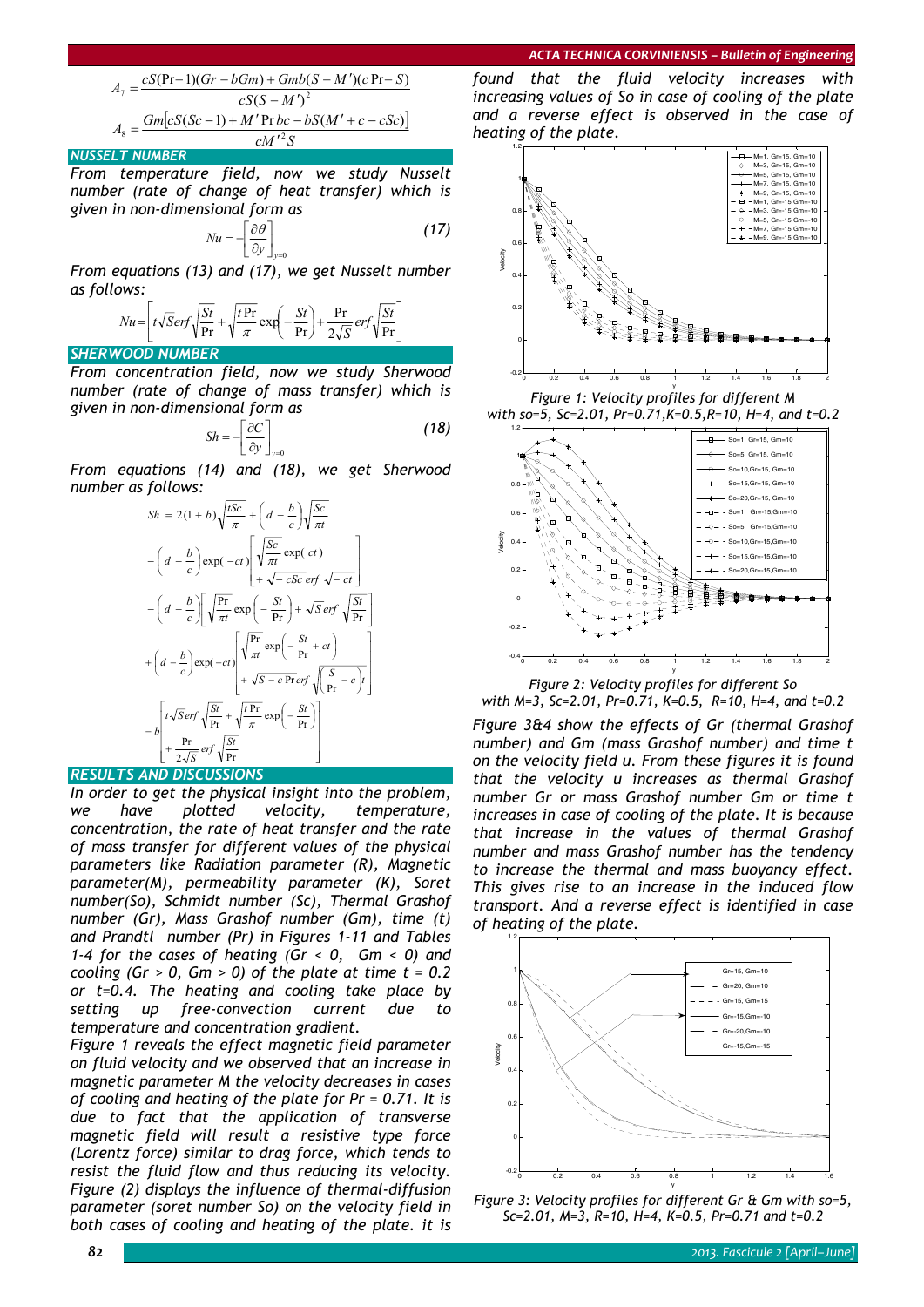

*Figure 4: Velocity profiles for different time t with so=5, M=3, Pr=0.71, R=10, H=4, K=0.5 Table 1: Velocity for different R for Gr=15, Gm=10 (cooling of the plate) with So=5, Sc=2.01, Pr=0.71, M=3, H=4, K=0.5 and t=0.2* 

|     | $R = 2$ | $R = 4$ | R=6    | R=8    |
|-----|---------|---------|--------|--------|
| 0.0 | 1.0000  | 1.0000  | 1.0000 | 1.0000 |
| 0.2 | 0.7741  | 0.7774  | 0.7805 | 0.7834 |
| 0.4 | 0.5474  | 0.5492  | 0.5509 | 0.5524 |
| 0.6 | 0.3509  | 0.3501  | 0.3494 | 0.3488 |
| 0.8 | 0.2046  | 0.2025  | 0.2006 | 0.1989 |
| 1.0 | 0.1090  | 0.1068  | 0.1050 | 0.1033 |
| 1.2 | 0.0533  | 0.0517  | 0.0503 | 0.0492 |
| 1.4 | 0.0240  | 0.0230  | 0.0222 | 0.0215 |
| 1.6 | 0.0099  | 0.0094  | 0.0090 | 0.0087 |
| 1.8 | 0.0038  | 0.0036  | 0.0034 | 0.0032 |
| 2.0 | 0.0013  | 0.0013  | 0.0012 | 0.0011 |

*Table 2: Velocity for different R for Gr=-15, Gm=-10 (Heating of the plate) with So=5, Sc=2.01, Pr=0.71, M=3, H=4, K=0.5 and t=0.2* 

|     | $R = 2$ | $R = 4$ | R=6    | R=8    |
|-----|---------|---------|--------|--------|
| 0.0 | 1.0000  | 1.0000  | 1.0000 | 1.0000 |
| 0.2 | 0.4613  | 0.4580  | 0.4550 | 0.4521 |
| 0.4 | 0.1922  | 0.1904  | 0.1888 | 0.1872 |
| 0.6 | 0.0735  | 0.0744  | 0.0751 | 0.0757 |
| 0.8 | 0.0265  | 0.0287  | 0.0306 | 0.0322 |
| 1.0 | 0.0093  | 0.0115  | 0.0134 | 0.0150 |
| 1.2 | 0.0033  | 0.0049  | 0.0062 | 0.0074 |
| 1.4 | 0.0011  | 0.0021  | 0.0029 | 0.0035 |
| 1.6 | 0.0003  | 0.0008  | 0.0012 | 0.0016 |
| 1.8 | 0.0001  | 0.0003  | 0.0005 | 0.0006 |
| 2.0 | -0.0000 | 0.0001  | 0.0002 | 0.0002 |

*Table 3: Velocity for different H for Gr=15, Gm=10 (cooling of the plate) with So=5, Sc=2.01, Pr=0.71, M=3, R=10, K=0.5 and t=0.2* 

|     | H= 1   | $H = 3$ | $H=5$  | H=7    |
|-----|--------|---------|--------|--------|
| 0.0 | 1.0000 | 1.0000  | 1.0000 | 1.0000 |
| 0.2 | 0.7819 | 0.7848  | 0.7874 | 0.7899 |
| 0.4 | 0.5517 | 0.5532  | 0.5546 | 0.5559 |
| 0.6 | 0.3491 | 0.3485  | 0.3480 | 0.3476 |
| 0.8 | 0.1997 | 0.1982  | 0.1968 | 0.1955 |
| 1.0 | 0.1041 | 0.1026  | 0.1012 | 0.1000 |
| 1.2 | 0.0497 | 0.0486  | 0.0477 | 0.0469 |
| 1.4 | 0.0218 | 0.0212  | 0.0207 | 0.0202 |
| 1.6 | 0.0088 | 0.0085  | 0.0083 | 0.0081 |
| 1.8 | 0.0033 | 0.0032  | 0.0031 | 0.0030 |
| 2.0 | 0.0011 | 0.0011  | 0.0010 | 0.0010 |

*Table 4: Velocity for different H for Gr=-15, Gm=-10 (Heating of the plate) with So=5, Sc=2.01, Pr=0.71, M=3,R=10, a=0.5 and t=0.2* 

|     |               | //1-3,11-10, u-0.3 und t-0.2 |               |         |
|-----|---------------|------------------------------|---------------|---------|
|     | H=1           | $H = 3$                      | $H=5$         | $H = 7$ |
| 0.0 | 1.0000        | 1.0000                       | 1.0000        | 1.0000  |
| 0.2 | 0.4535        | 0.4507                       | 0.4480        | 0.4456  |
| 0.4 | 0.1880        | 0.1865                       | 0.1851        | 0.1838  |
| 0.6 | 0.0754        | 0.0759                       | 0.0765        | 0.0769  |
| 0.8 | 0.0314        | 0.0330                       | 0.0344        | 0.0356  |
| 1.0 | 0.0143        | 0.0158                       | 0.0171        | 0.0183  |
| 1.2 | 0.0068        | 0.0079                       | 0.0088        | 0.0097  |
| 1.4 | 0.0032        | 0.0038                       | 0.0044        | 0.0048  |
| 1.6 | 0.0014        | 0.0017                       | 0.0020        | 0.0022  |
| 1.8 | 0.0006        | 0.0007                       | 0.0008        | 0.0009  |
| 2.0 | <i>0.0002</i> | 0.0002                       | <i>0.0003</i> | 0.0003  |

*From Tables 1-4 it is observed that with the increase of radiation parameter R or heat source parameter the velocity increases up to certain y value (distance from the plate) and decreases later for the case of cooling of the plate. But the trend is just reversed in case of heating of the plate.* 

*From figure (5) it is seen that in both cases of cooling and heating, the velocity increases as permeability of the porous medium (K) increases.* 



*Figure 5: Velocity profiles for different K with M=3, Sc=2.01, Pr=0.71, R=10, H=4 and t=0.2* 

*The temperature of the flow field is mainly affected by the flow parameters, namely, Radiation parameter (R) and the heat source parameter (H). The effects of these parameters on temperature of the flow field are shown in figures 6. It is observed that as radiation parameter R or heat source parameter H increases the temperature of the flow field decreases at all the points in flow region.* 



*Figure 6: Temperature profiles for different R and H* 





*The concentration distributions of the flow field are displayed through figures 7, 8 & 9. It is affected by three flow parameters, namely Soret number (So), Schmidt number (Sc) and radiation parameter(R) respectively. From Figure 7 it is observed that the concentration increases with an increase in So (Soret number). Figure 8 & 9 reveal the effect of Sc and R on the concentration distribution of the flow field.*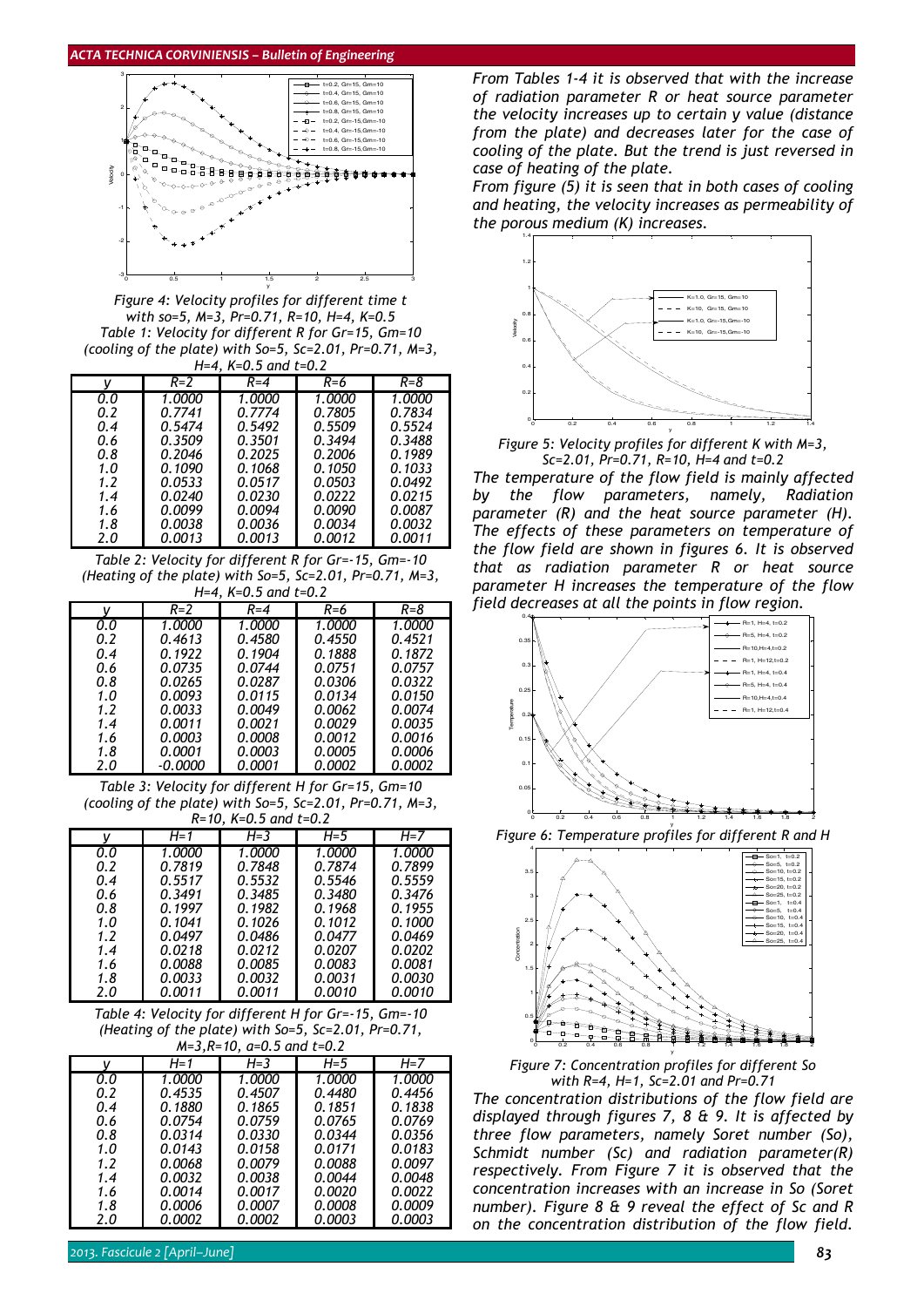*The concentration distribution is found to increase faster up to certain y value (distance from the plate) and decreases later as the Schmidt parameter (Sc) or Radiation parameter (R) become heavier.* 



*Figure 8: Concentration profiles for different Sc with So=5, Pr=0.71, R=4 and H=1* 



*Figure 9: Concentration profiles for different R with So=5, Sc=2.01, H=1 and Pr=0.71* 







*Figure 11: Sherwood number for different Sc, So and R Nusselt number is presented in Figure 10 against time t. From this figure the Nusselt number is observed to increase with increase in R for both water (Pr=7.0) and air (Pr=0.71). It is also observed that Nusselt number for water is higher than that of air (Pr=0.71). The reason is that smaller values of Pr are equivalent to increasing the thermal conductivities and therefore heat is able to diffuse away from the plate* 

*more rapidly than higher values of Pr, hence the rate of heat transfer is reduced. Finally, from Figure 11 it is seen that the Sherwood number decreases with increase in Sc (Schmidt number), So (Soret number) and R (radiation parameter).* 

| . .<br>parameter <i>y</i> :<br><b>NOMENCLATURE</b>                                 |
|------------------------------------------------------------------------------------|
| a*-Absorption coefficient                                                          |
| K-Permeability parameter                                                           |
| H-Heat source parameter                                                            |
| $B0$ -External magnetic field                                                      |
| C'-Species concentration                                                           |
| $C_w'$ -Concentration of the plate                                                 |
| $C_{\infty}$ '-Concentration of fluid far away from the plate                      |
| C-Dimensionless concentration                                                      |
| Cp-Specific heat at constant pressure                                              |
| D-Chemical molecular diffusivity                                                   |
| $D_1$ -Coefficient of thermal diffusivity                                          |
| g-Acceleration due to gravity                                                      |
| G <sub>r</sub> -Thermal Grashof number                                             |
| $G_m$ -Mass Grashof number                                                         |
| M-Magnetic field parameter                                                         |
| Nu-Nusselt number                                                                  |
| P <sub>r</sub> -Prandtl number                                                     |
| $q_r$ -Radiative heat flux in the y- direction                                     |
| R-Radiative parameter                                                              |
| Sc-Schmidt number                                                                  |
| $S_0$ -Soret number                                                                |
| Sh-Sherwood number                                                                 |
| T-Temperature of the fluid near the plate                                          |
| $T_w'$ -Temperature of the plate                                                   |
| $T_{\scriptscriptstyle \infty}$ '-Temperature of the fluid far away from the plate |
| t'-Time                                                                            |
| t-Dimensionless time                                                               |
| $u'$ -Velocity of the fluid in the $x'$ - direction                                |
| $uo$ -Velocity of the plate                                                        |
| u-Dimensionless velocity                                                           |
| y'-Co-ordinate axis normal to the plate                                            |
| y-Dimensionless co-ordinate axis normal to the plate                               |
| Greek symbols: K-Thermal conductivity of the fluid                                 |
| $\alpha$ -Thermal diffusivity                                                      |
| B-Volumetric coefficient of thermal expansion                                      |
| coefficient of<br>B*-Volumetric<br>expansion<br>with                               |
| concentration                                                                      |
| $\mu$ -Coefficient of viscosity                                                    |
| $v$ -Kinematic viscosity                                                           |
| p-Density of the fluid                                                             |
| $\sigma$ -Electric conductivity                                                    |
| θ-Dimensionless temperature                                                        |
| erf-Error function                                                                 |
| erfc-Complementary error function                                                  |
| Subscripts: $\omega$ -Conditions on the wall                                       |
| $\infty$ -Free stream conditions                                                   |
| <b>REFERENCES</b>                                                                  |
| [1] M.S. Alam, M.M. Rahman and M.A.<br>Maleque,                                    |
| Local similarity solutions for unsteady MHD free                                   |
| convection and mass transfer flow past<br>an                                       |

- *impulsively started vertical porous plate with Dufour and Soret effects, Thammasat int.j.sci.tech. 10(3) (2005), 1-8.*
- *[2] M.S. Alam, M.M. Rahman and M.A. Samad, Numerical study of the combined free-forced convection and mass transfer flow past a vertical porous plate in a porous medium with heat*